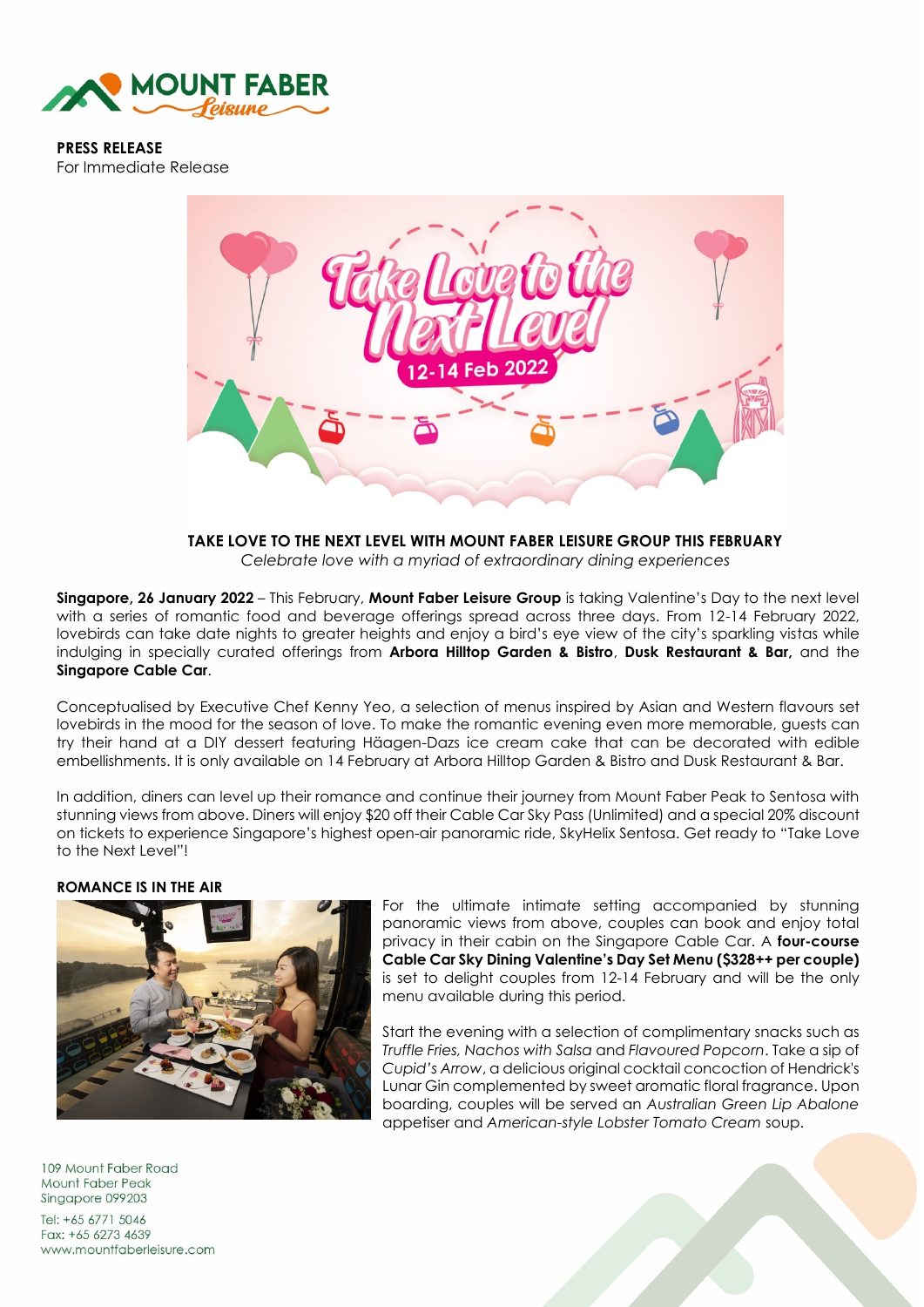

This is followed by a choice of mains; the *French Butter-poached Spiny Lobster* with peach honey and Asian spices or *Char-grilled Beef Tenderloin* with creamy truffle mousseline potatoes and onion marmalade. For dessert, couples can indulge in the *Green Tea Raspberry Tart and Crunchy Chocolate Tart* served with berry compote and vanilla sauce (exclusively available only on Valentine's Day) or the *Jar of Love with Häagen-Dazs Stickbar Ice Cream* (available on 12-13 February). Freshly brewed coffee or tea and *Valentine's Day chocolates* will also be served to celebrate the occasion.

# **A TOAST TO HAPPINESS**



With both an alfresco setting and an indoor air-conditioned area, a meal over at **Arbora Hilltop Garden & Bistro** promises sweeping views of the Southern Waterfront as guests dine at 100m above sea level in comfort, providing a sweet escape for couples. Guests can also have a symbolic ring at Poland's Bells of Happiness, a perfect photo opportunity to capture the moment.

From 12 – 14 February, diners can opt for the exclusive **fourcourse Valentine's Day Set Menu (\$248++ per couple)** with highlights such as the *Cupid's Arrow* cocktail, *Pan-seared Sesame Scallop, Country-Style Bean and Ham Soup, Grilled Australian Lamb Rack* and *Pan-seared Norwegian Salmon*. To conclude the meal, diners will be served a *DIY Häagen-*

*Dazs heart-shaped ice cream cake* and an engravable chocolate card, exclusively available only on Valentine's Day, along with freshly brewed coffee or tea. A *Jar of Love with Häagen-Dazs Stickbar Ice Cream* will be available on 12-13 February.

### **LOVE AT DUSK**

Premier sunset alfresco dining destination, **Dusk Restaurant & Bar** is a romantic getaway on any given evening, but the experience is all the more special during the season of love.

Guests can indulge in a **four-course Valentine's Day Set Menu (\$288++ per couple)** from 12-14 February. Start the evening with a *Cupid's Arrow* cocktail, followed by *Confit Ocean Trout and Yabbies* and *Truffle Mushroom* soup. The main course presents diners a choice of *Roast Beef Tenderloin with polenta risotto, morel cream and foie gras or Grilled Spiny Lobster with braised tomatoes and watercress sauce*. Guests can enjoy the Valentine's Day exclusive *DIY Häagen-Dazs heart-shaped ice cream cake* or *a Jar of Love with Häagen-Dazs Stickbar Ice Cream*



(available on 12-13 February) along with freshly brewed coffee or tea.

For guests looking for vegetarian options, a special vegetarian four-course menu is available upon request from 12 – 14 February at Arbora Hilltop Garden & Bistro, Dusk Restaurant & Bar, and Cable Car Sky Dining. Those keen to enjoy an ala carte spread can opt for the limited menu offerings at Arbora Hilltop Garden & Bistro and Dusk Restaurant & Bar on 12-13 February.

### **WINE AND COCKTAIL PAIRING**

Couples can treat their Valentine with the **Sommelier's Wine Pairing (\$15++ for two glasses)** at Arbora, Dusk or Cable Car Sky Dining and choose between *Marrenon Les Grains Chardonnay*, Rhone, France, 2018, or *Marrenon Les Grains Merlot*, Rhone, France, 2018. Pop a La*urent Perrier La Cuvee France, NV* Champagne bottle at \$99++ per bottle for a fancy toast. Cocktail lovers can enjoy **Mixologist Cocktails Pairing (\$22++ for two glasses)** featuring limited-edition Hendrick's Lunar Gin: *Hendrick's Lunar & Tonic*, *Starry Sky Old Fashioned* and *Moonlight Buck* and receive a free Valentine's Day flower.

109 Mount Faber Road Mount Faber Peak Singapore 099203

Tel: +65 6771 5046 Fax: +65 6273 4639 www.mountfaberleisure.com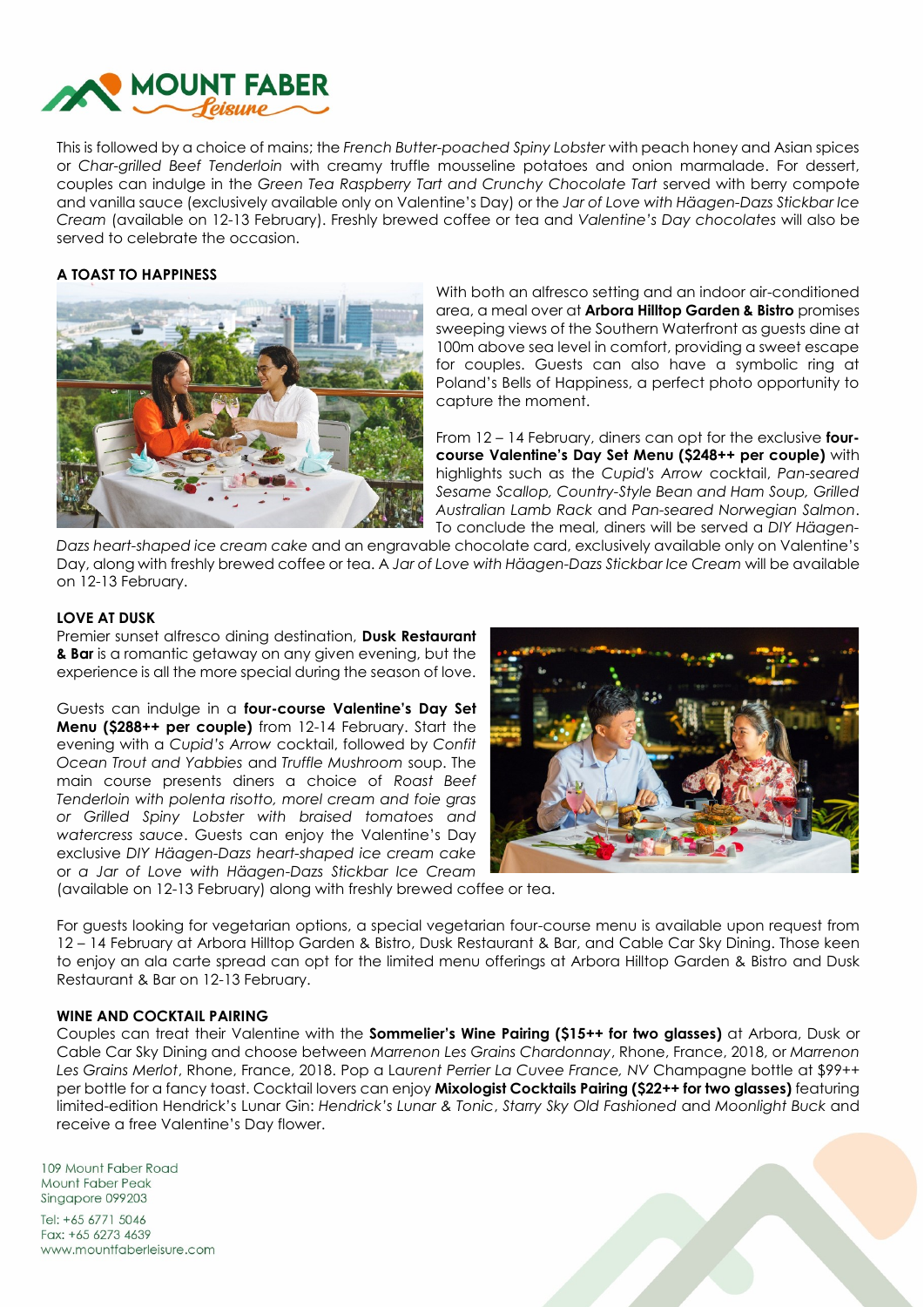

### **RESERVATIONS**

Guests are encouraged to make a reservation in advance via [www.mountfaberleisure.com/take-love-to-the](https://www.mountfaberleisure.com/take-love-to-the-next-level/)[next-level.](https://www.mountfaberleisure.com/take-love-to-the-next-level/)

Prevailing safe management measures will apply for all attractions and restaurants.

###

For high-res images and full menus, please go to  $\frac{liny(cc/MFLGVday2022)}{Imy(cc/MFLGVday2022)}$ .

Please visit [www.mountfaberleisure.com](http://www.mountfaberleisure.com/) or follow Mount Faber Leisure Group on [Facebook](https://www.facebook.com/mountfaberleisure) and [Instagram](https://www.instagram.com/mountfaberleisure/) for more information.

# **OFFICIAL HASHTAGS**

#MountFaberLeisure | #ArboraSG | #DuskSG | #SingaporeCableCar | #MtFaberPeak | #SkyHelixSentosa

# **ABOUT MOUNT FABER LEISURE GROUP**

Mount Faber Leisure Group is one of Singapore's leading operators of a suite of leisure and lifestyle services, including attractions, guided tours, event venues, souvenir and lifestyle outlets, as well as F&B operations. The company's portfolio of products and services include SkyHelix Sentosa, Singapore Cable Car, Wings of Time, Sentosa Island Bus Tour, Gai Gai Tour, Mount Faber Peak, Arbora Hilltop Garden & Bistro, Dusk Restaurant & Bar, Arbora Café, Good Old Days Food Court & Western Grill, FUN Shop, Cable Car Gift Shop and Faber Licence.

Spanning across the hilltop at Mount Faber and Sentosa Island, Mount Faber Leisure Group's products are linked by the Singapore Cable Car Sky Network of six stations on two main lines – the Mount Faber Line that connects mainland Singapore to the resort island of Sentosa, and the Sentosa Line that connects to the island's western end at the Siloso Point.

The Group offers a memorable experience for its guests, offering a delightful escape that spans from green hilltop to blue sea and sandy beach, with sunshine and happiness radiating through the warm service of its friendly staff. Its legal name remains as Mount Faber Leisure Group Pte Ltd, which is a wholly-owned subsidiary of Sentosa Development Corporation and operates as an autonomous commercial arm.

Mount Faber Leisure Group is also one of the 17 founding members of Singapore's first carbon neutrality driven business alliance, the Sentosa Carbon Neutral Network (SCNN), established in September 2021. The SCNN is a collective public-private effort to achieve Sentosa's sustainability goals, including carbon neutrality by 2030. The Group is also a founding member of the Carbon Pricing Leadership Coalition (CPLC) Singapore and a recipient of the LowCarbonSG Logo, awarded to companies that demonstrate progress in measuring and monitoring their carbon emissions.

Visit [www.mountfaberleisure.com](http://www.mountfaberleisure.com/) for more information.

###

109 Mount Faber Road Mount Faber Peak Singapore 099203

Tel:  $+6567715046$ Fax: +65 6273 4639 www.mountfaberleisure.com